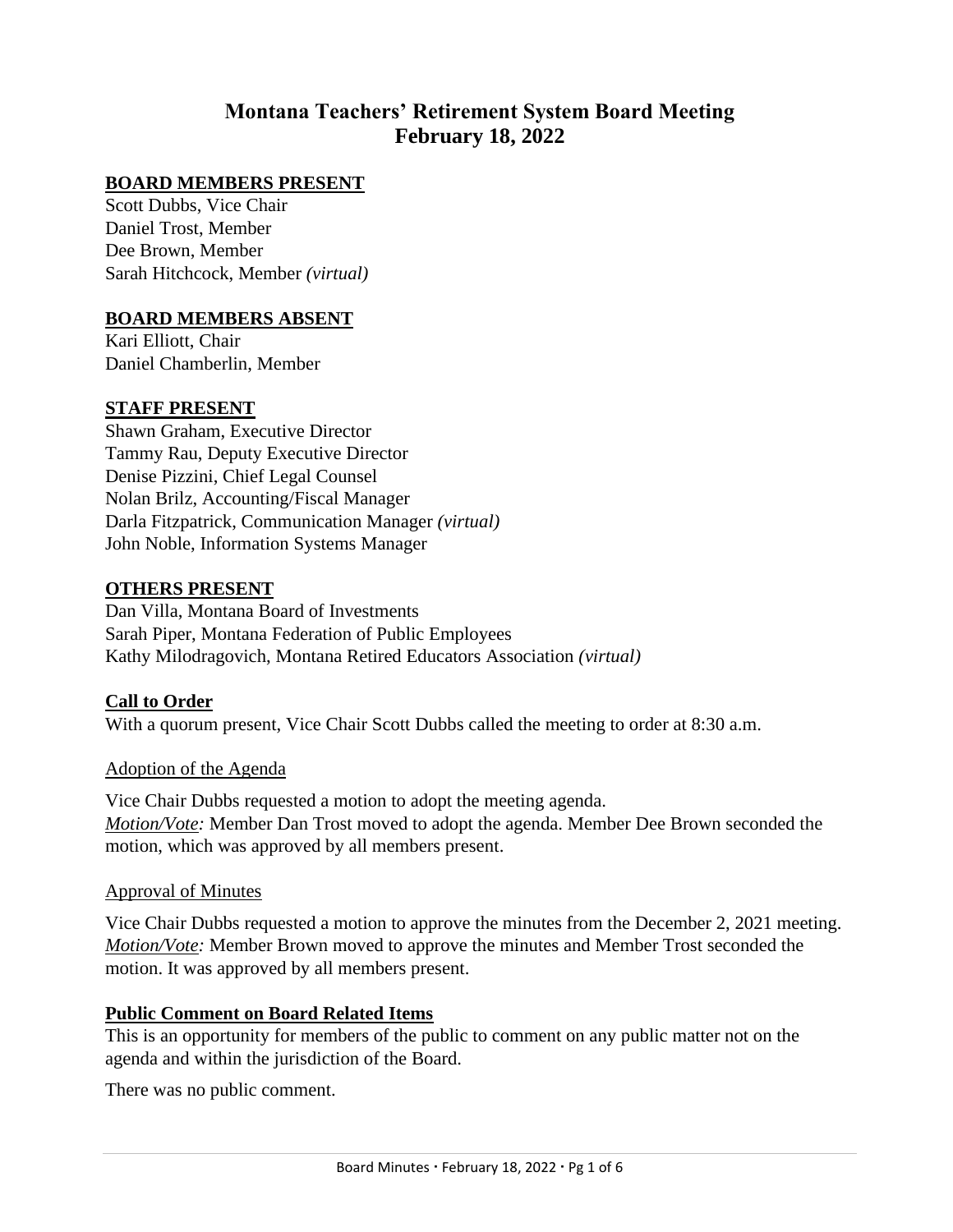### **BOI Annual Report**

Dan Villa, Executive Director of the Montana Board of Investments, presented an annual report on TRS asset allocation, investment performance, investment goals and strategies, and TRS's performance compared to similarly sized public pensions. The BOI has moved some assets from lower- to higher-yielding investments while remaining within target asset allocation ranges. For example, the amount of TRS assets held in cash was reduced from 3% to 2%, because the BOI has been able to use dividends to pay benefits rather than relying on cash.

Mr. Villa noted that the goal in a private investments portfolio is to achieve higher relative returns while minimizing relative risk, and the BOI achieves this consistently. As assets grow, so do fees; however, the BOI remains focused on keeping overall fees within 0.3%.

After answering questions from the Board about asset allocation, Mr. Villa reviewed the latest State Street investment report. Strong investment gains in the last quarter of 2021 are more than offsetting the recent market losses, and TRS's average annual return continues to exceed the actuarially assumed rate of return. The fund is well diversified and well positioned to weather current economic and market volatility.

### Public Comment

There was no comment.

## **Executive Director's Report**

## Executive Summary – Operations and Staff Updates

Executive Director Shawn Graham reported high attendance at virtual member education seminars held in December and January. Members appreciate the option of virtual sessions if they are unable to attend live presentations in various communities or at the MFPE educator conference each fall. Based on demand, TRS will plan to continue offering both virtual and live sessions next fall. Videos of these "TRS 101: Retirement System Basics" and "Ready, Set, Retire" presentations also are available online and have received more than 1,000 total views over the past year.

Mr. Graham reported that TRS offered the internal/external auditor position to a candidate who turned it down due to the requirement to live in the Helena area. The position is not purely travelbased and requires an experienced auditor, so the search will continue. State Human Resources has confirmed that many agencies are having difficulty finding qualified candidates. TRS has an imaging technician position to fill as well and will begin interviewing applicants soon.

### MASS Meetings

Mr. Graham attended the Southcentral Montana Association of School Superintendents meeting in January and is scheduled to attend several more MASS meetings in the coming months. He said superintendents do recognize the value of TRS and appreciate Mr. Graham's attendance at these meetings to hear their concerns. Many would like greater flexibility in filling open positions with TRS retirees and this issue will likely come before the Legislature once again.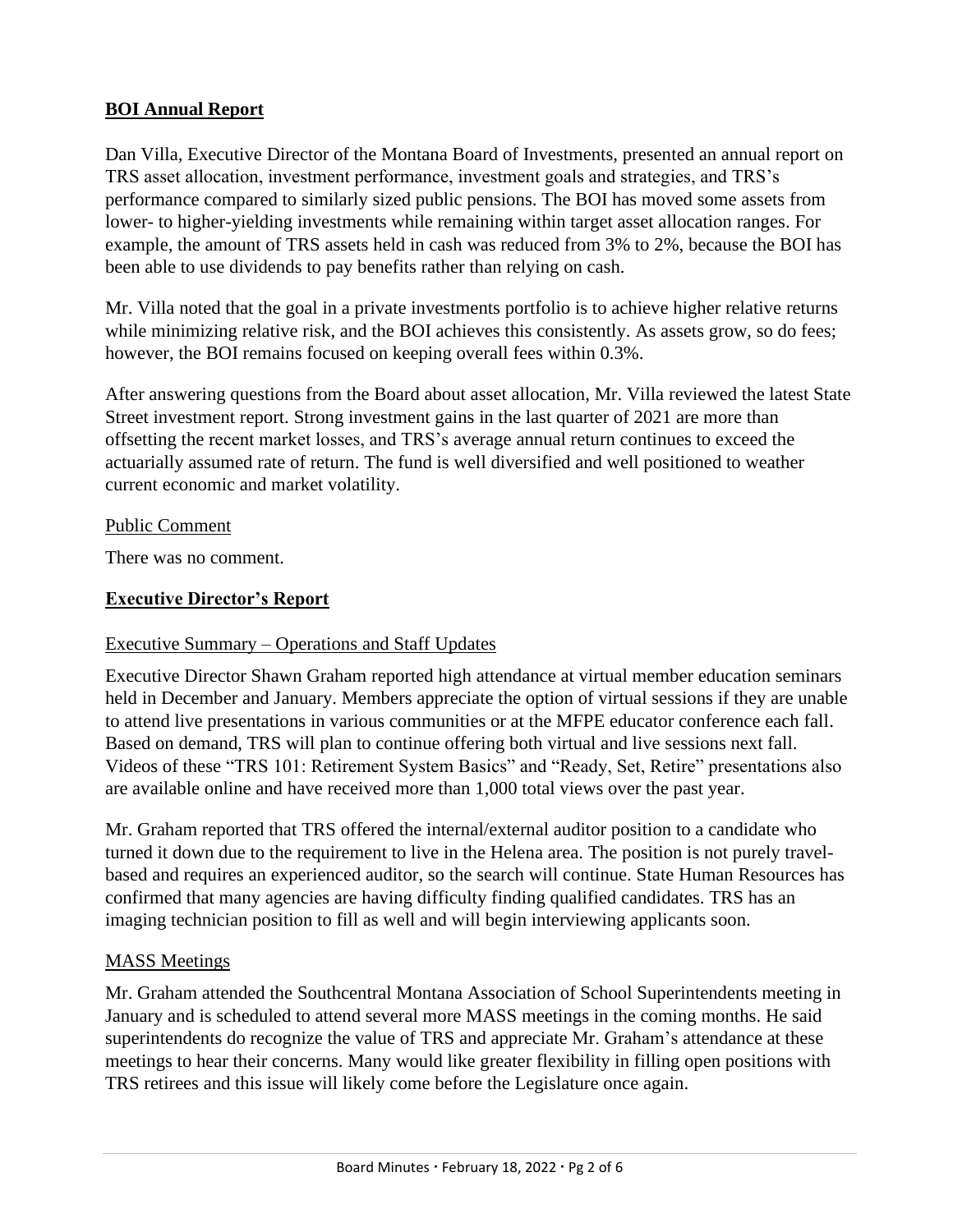### Legislative Interim Committee Update

Mr. Graham attended the joint State Administration and Veterans' Affairs committee (SAVA) and Legislative Finance Committee meeting on December 16, 2021 and presented the results of the July 1, 2021 actuarial valuation. Committee members seemed pleased with the report and had few questions. The next SAVA and pension study group meeting is scheduled for March 24, 2022.

### Public Comment

Sarah Piper of MFPE appreciates how well represented TRS is among members. This includes Mr. Graham's participation in MASS and SAVA committee meetings as well as in-person and virtual presentations conducted by staff.

## **IT Manager's Report**

John Noble, TRS Information Technology Manager, reviewed his team's activities over the last year and the current status of the IT budget. He reported that, for example, TRS previously had budgeted \$150,000 for IBM software that would have replaced a legacy IBM Report Manager product that is no longer supported. In 2021 his staff were able to avoid that expense by developing a custom solution to migrate legacy reports from Report Manager and to upload new reports generated by M-Trust into TRS's existing content management system, Perceptive ECM.

TRS no longer owns and maintains physical servers; all its systems and services run on virtualized servers hosted by the State Information Technology Services Division at their Helena data center. Most staff workstations are virtualized as well, meaning that staff log into a virtual desktop using a Virtual Private Network (VPN) for secure access to the State network. Desktop mini-PC devices are being replaced with laptops on a regular replacement schedule. Laptops allow staff to work remotely when necessary, using the same VPN access as when working onsite.

## Public Comment

There was no public comment on the IT Manager's Report.

## **Administrative Business**

## FY 2021 Annual Comprehensive Financial Report

Nolan Brilz, TRS Accounting and Fiscal Manager, reported that TRS received an unmodified audit opinion on the 2021 ACFR and pointed to sections that may be of interest to members. The main highlights are the 27% rate of return for FY 2021, with an increase in our fiduciary net position of nearly \$1 billion. He expects TRS once again will receive a Certificate of Achievement for Excellence in Financial Reporting from the Government Financial Officers Association (GFOA).

## FY 2022 YTD Financial Statements and Budget Reports

Mr. Brilz reviewed financial statements and budget reports as of January 31, 2022. With recent market declines, investment income was down but revenue still exceeded expenses by \$172 million. Withdrawals were higher than in previous years because TRS has contacted thousands of nonvested members whose accounts are dormant to encourage them to withdraw their member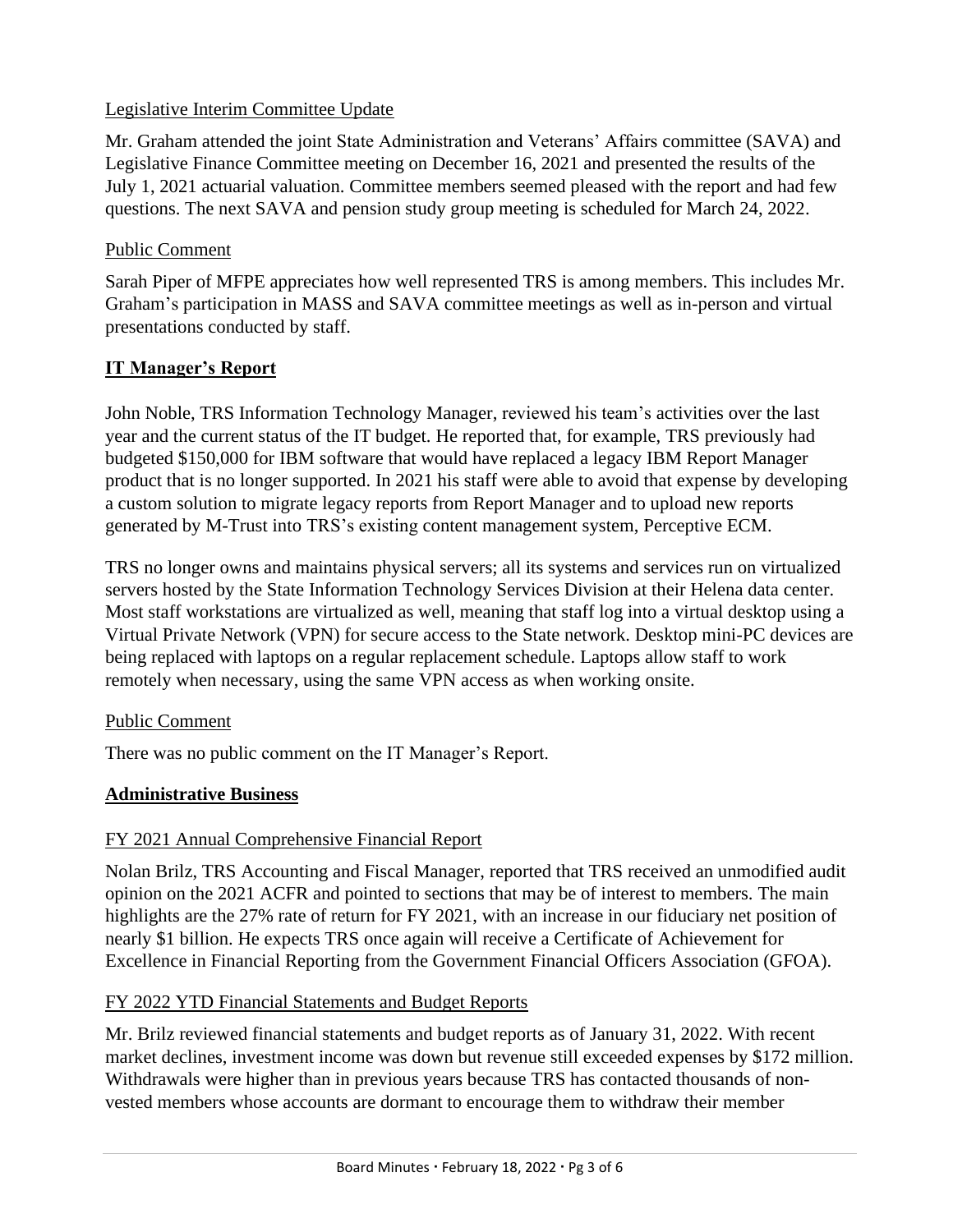contributions plus interest. Overall membership declined by more than 5,000 non-vested members as a result.

Mr. Brilz then discussed the TRS operating budget, which shows an anticipated surplus of approximately \$150,000, due to unfilled positions and savings in other expense categories.

### Personnel Committee Report

Chairperson Kari Elliott and Member Sarah Hitchcock were unable to meet to conduct Mr. Graham's performance appraisal. The topic is tabled until the May meeting.

### Tentative 2022 Meeting Dates

Members of the Board reviewed the tentative 2022 meeting dates. Member Hitchcock reported a conflict with the May 6 date and members agreed to move the meeting to May 13. Other tentative meeting dates are August 5, October 7, and December 2, 2022.

### Out of State Travel

Mr. Graham presented five staff requests for possible out-of-state travel to conferences in the next few months. He summarized the purpose of each conference and explained how cost estimates are determined. Vice Chair Dubbs voiced support for the value of these events for staff education.

*Motion/Vote:* Member Brown moved to approve the out-of-state travel requests for TRS staff. Member Trost seconded the motion, and it was approved by all members present.

### Public Comment

There was no public comment on Administrative Business.

### Next Meeting Date

The next meeting is scheduled for Friday, May 13, 2022.

### **Legal Counsel's Report**

### Summary of Legal Issues

Denise Pizzini, TRS Legal Counsel, reported that TRS currently has no contested case matters.

She updated the Board on the Legislature's HB 495 Task Force, which seeks to change the definition of "physician" in statute. TRS has asked to be excluded from their process and will instead propose revisions to disability determination provisions of TRS law with respect to the qualifications of healthcare providers from whom TRS will accept medical opinions of disability status for a member applying for a disability retirement benefit.

## **Applications and Benefit Adjustments**

### Regular, Survivorship, Adjustments and Corrections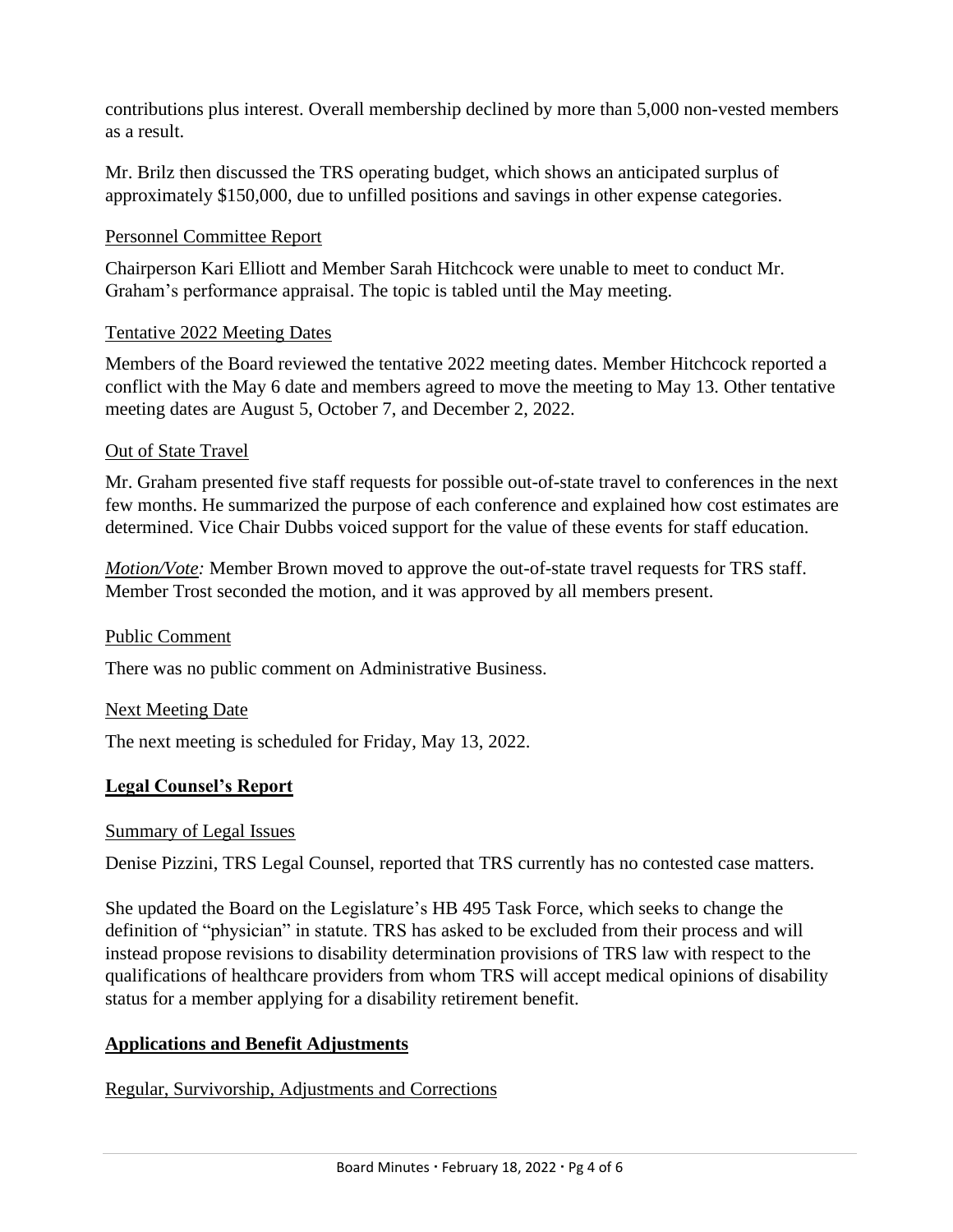Deputy Director Tammy Rau reported that 70 applications for retirement were processed between November 1, 2021 and January 31, 2022. She noted that staff recently completed the annual mailing of retirement application packets to members who had requested them. This year, 348 application packets were mailed, which is more than the number mailed last year.

### **Long Range Planning**

### 2021-2023 Strategic Planning Commitment Worksheet – Updates

Mr. Graham provided updates on objectives listed on the commitment worksheet. Most are in progress, and by the May meeting, Mr. Graham will have completed the objective to attend all regional MASS meetings. Ms. Rau reported progress on education and outreach efforts, including plans to automatically generate letters to newly vested members.

Mr. Graham reminded the Board that the strategic plan will be reviewed again at the August meeting, at which time priorities can be adjusted as needed.

#### Public Comment

There was no comment.

### **Board Training**

#### Privacy and Security of Personal Information

Ms. Pizzini began this annual training by explaining the policy comes directly from state statute, and each agency creates its own policy specific to its business practices. She explained that personally identifiable information (PII) is defined as first name or initial with last name, plus another identifying piece of information (e.g., SSN, Tax ID). TRS is authorized to collect and disclose PII, including SSN, from members for the purpose of performing TRS business functions and treats that information as confidential. All staff, contractors, and authorized third-party agents with access to PII are responsible for maintaining the privacy and security of that information.

#### Public Comment

Sarah Piper of MFPE expressed appreciation for the Board and staff's work to keep the pension strong. This is important for supporting school districts' efforts to attract and retain teachers.

### **Disability Applications**

Ms. Rau announced there were no disability applications for Board review at this meeting.

### **Adjournment**

With no other business before the Board, Vice Chair Dubbs requested a motion to adjourn.